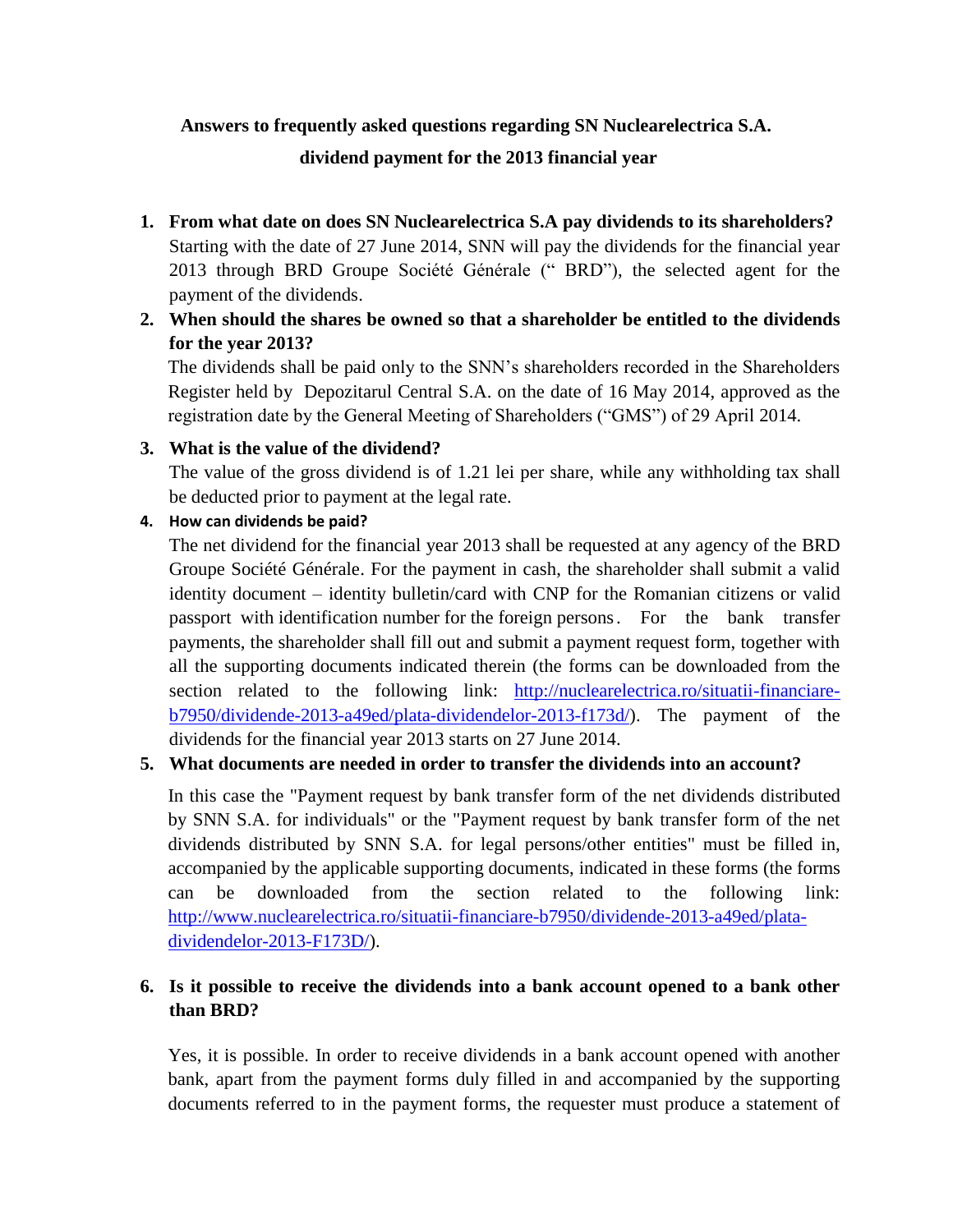account, certified by the bank where the transfer of the dividends' value is requested or any other justifying document, issued by such bank, clearly identifying the account holder.

The holder of the bank account to which the transfer of net dividends is requested can be only the shareholder or, as the case may be, his/her heir or legal representative (legal representative of the shareholder who is a natural person or custodian bank/SSIF in the case of shareholders who are legal entities).

## **7. Can dividends be paid to a bank account opened with a bank outside Romania?**

Yes, it is possible, but the shareholder must hold an account in lei, because the dividend payment is made only in RON. In order to receive the dividends, the shareholder must submit the filled in payment forms together with the supporting documents indicated in these forms.

## **8. Where are the payment request forms available?**

The payment request forms are available on the site: [http://www.nuclearelectrica.ro](http://www.nuclearelectrica.ro/)/, Investor Relation section and may also be requested from any BRD agency in the country.

The list of BRD agencies is available on the site: [https://www.brd.ro/instrumente](https://www.brd.ro/instrumente-utile/agentii-si-atm-uri/)[utile/agentii-si-atm-uri/.](https://www.brd.ro/instrumente-utile/agentii-si-atm-uri/)

## **9. How much time do I have to request the payment of the dividends for 2013?**

The payment of the net dividend for the year 2013 is subject to the general provisions of prescription, being prescriptible within 3 (three) years after the date the payment begins, namely 27 June 2017.

## **10. How are net dividends computed?**

The total value of net dividends due to any SNN's shareholder is given by the number of shares held by such shareholder on the registration date (16 May 2014), multiplied by the value per share of the gross dividend, approved by SNN' GMS (1.21 lei/share) of 29 April 2014, out of which any withholding taxes are deducted, according to the relevant applicable tax rates stipulated by the law in force.

## **11. When is the tax calculated?**

As per the provisions of the Romanian Tax Code in force, on the payment date, the withholding tax shall be deducted prior to payment and shall be computed at a standard legal rate of 16%. In case that the non-resident shareholders proves that they can benefit from a different tax rate, the tax shall be deducted at a rate stipulated by treaties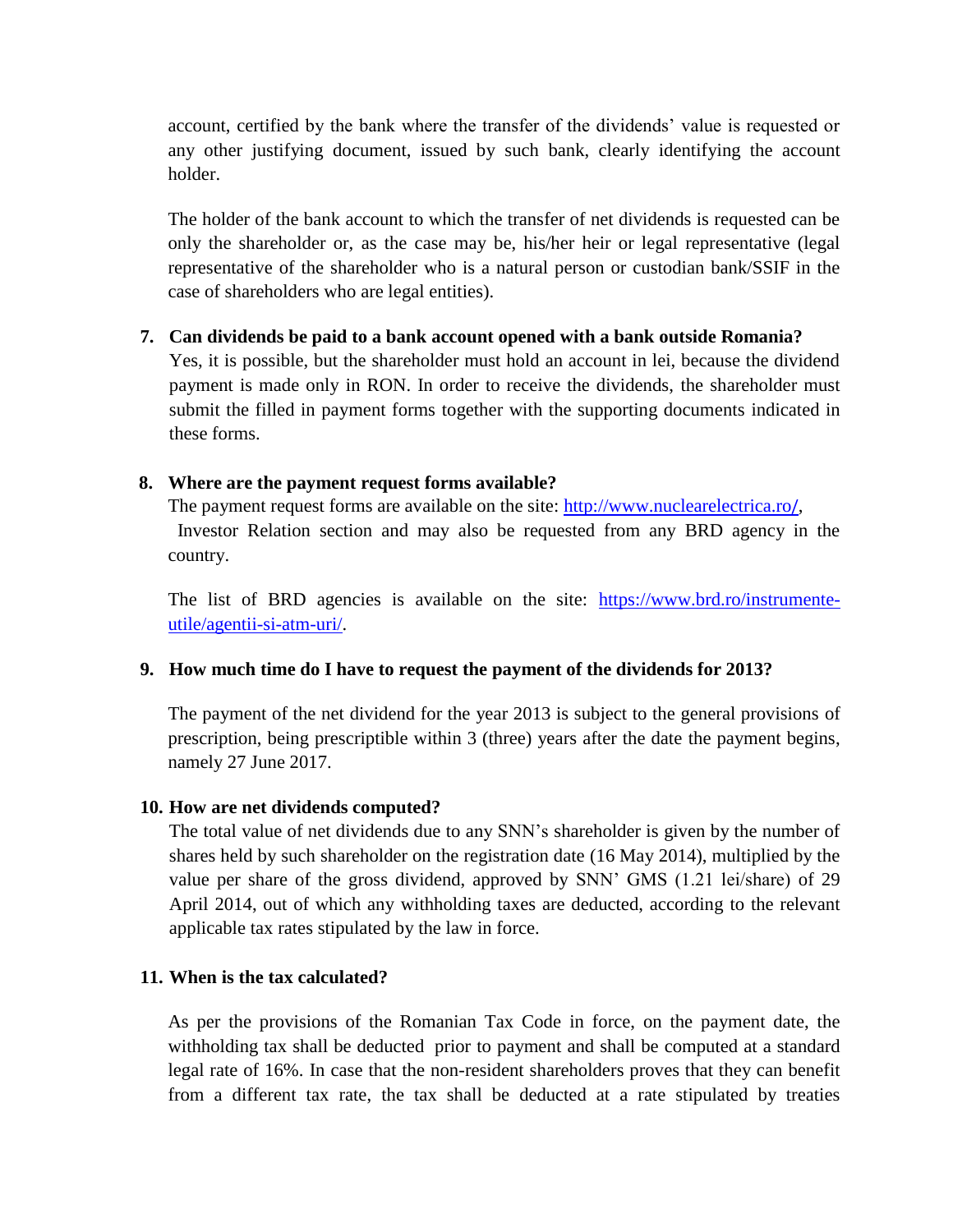concluded between Romania and the residing countries of the non-resident shareholders; for the shareholders residing in Romania, the legal standard tax rate of 16% shall be applicable, the exceptions being stipulated by the Tax Code Law (the entities exempted from withholding tax per dividend, such as pension funds, the state, the shareholders holding more than 10% of the securities for at least one year).

## **12. Will SNN withhold tax per dividend prior to dividend payment?**

Yes, the withholding tax per dividend shall be deducted prior to payment, at the legal tax rate.

#### **13. Who supports the dividend payment related fees?**

The bank fees charged by BRD for the net dividend payment in RON are paid by SNN. BRD shall not charge the shareholders for any bank fee to pay the dividends in RON for both cash payments and payments by bank transfer into accounts opened both in Romania and abroad.

#### **14. Can I receive shares instead of money for my dividends?**

No, dividends are received only in the form of money. If you want to purchase new shares, you can reinvest the amount received as dividend in new SNN shares by buying them directly from the market.

# **15. In case of a non-resident investor, should the dividends be declared in the statement of income in the country of tax residence?**

It is possible that the non-resident investors should be required to declare dividends in the statements of income in their country of residence. Therefore, it is recommended that they seek specialized professional support related to tax obligations in their country of residence.

## **16. What is the procedure in case of the non-resident shareholders ?**

The non-resident shareholders wanting the application of the more favorable provisions of the treaty avoiding double taxation, treaty concluded between Romania and their country of residence, must submit, till the payment date, but no later than 15 December 2014, the valid, original certificate of tax residence for the year when the dividend payment is made, as well as the contact details for any necessary clarification on the tax residence certificates. If the certificate of tax residence along with the request for payment of net dividends by bank transfer until 15 December 2014 is not submitted, SNN will withhold the tax on the gross dividend at the rate provided by the Romanian Tax Code in force, without any possibility to go back to this issue and recover the withhold amount. BRD reserves the right to require the shareholder/heir /proxy, some additional documents after analyzing the requests for the dividend payment.

## **17. What is the General Meeting of Shareholders (GMS)?**

The General Meeting of Shareholders (GMS) is the company's main body of corporate governance, that decides on the company's activity, economic and business policy. The General Meetings of Shareholders may be Ordinary and Extraordinary. GMS is convened by the Board of Directors whenever necessary, in accordance with the legal provisions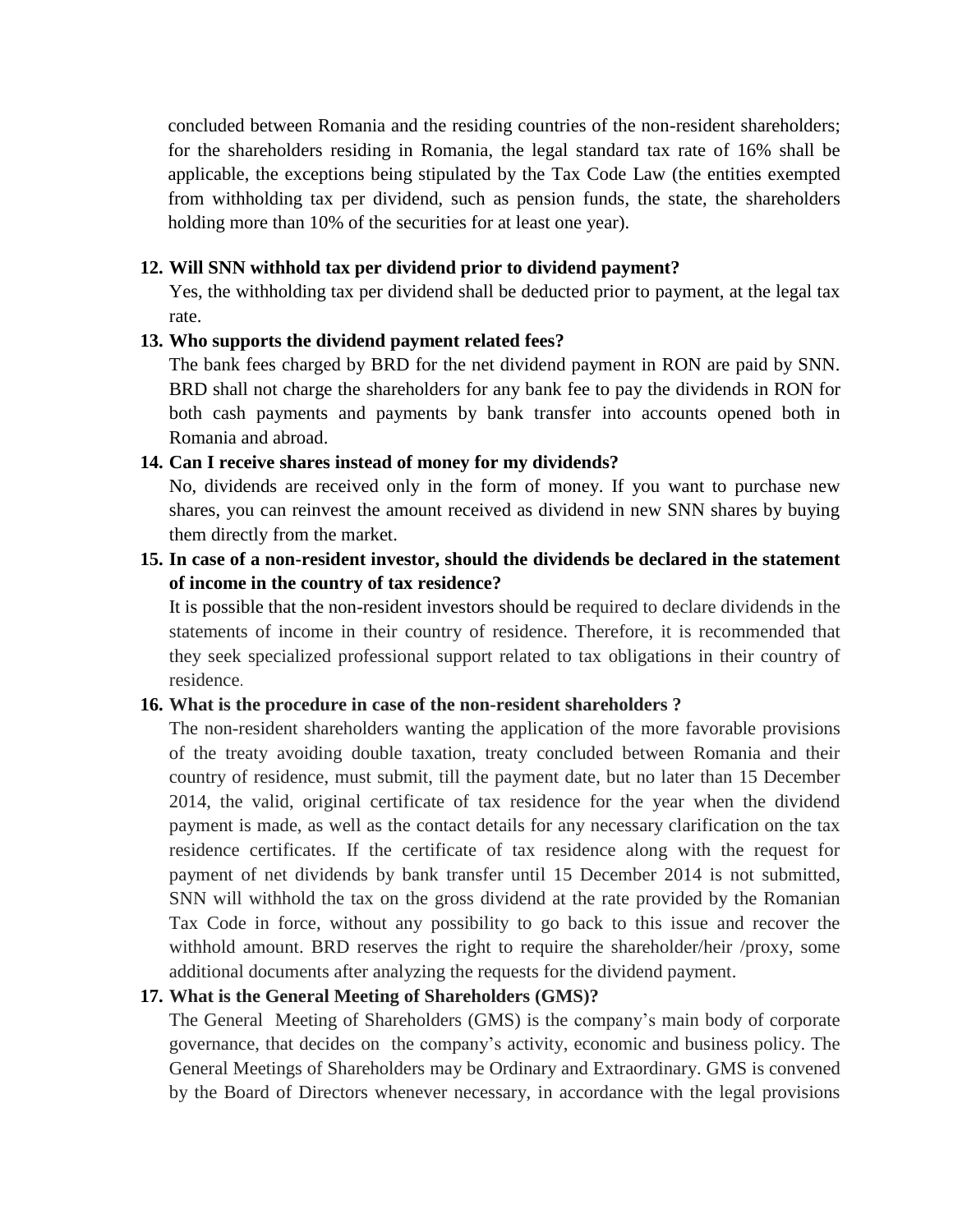and with the Articles of Incorporation or at the request of shareholders representing, individually or collectively, at least 5% of the share capital, and provided that the request contains provisions which fall under the assembly's obligations and responsibilities. Only the shareholders registered in the company's Register of the Shareholders on the reference date are entitled to participate and vote in the General Meeting of Shareholders.

## **18. What is the reference date?**

The reference date is the calendar date set by SNN's management based on the applicable regulations and provided in the GMS's convening notice for identifying the shareholders who will attend and vote within the GMS. Only the shareholders registered in the Register of the Shareholders on the reference date are entitled to attend and vote within such General Meetings of Shareholders. The reference date is subsequent to the date of the convening notice publication.

The reference date for the GMS convened on April 29, 2014 was April 17, 2014.

## **19. What is the registration date?**

The registration date is the calendar date set by GMS and it serves to identify the shareholders who are going to benefit from dividends or other rights and who are affected by the GMS's resolutions. The registration date is subsequent to the date of the General Meeting of Shareholders by at least 10 working days.

The registration date set by SNN' GMS dated 29 April 2014, which approved the dividend distribution for 2013, is May 16, 2014.

#### **20. What documents are required for a name change?**

In case the shareholder's name changes (marriage, divorce, administrative change) the document attesting the name change in original and copy (the copy will be retained by the bank) must be attached.

#### **21. Can dividends be received on behalf of another person?**

No, unless you are an heir or a proxy and have a notary special power of attorney in original /legalized copy of a general power of attorney for this purpose, and can provide the supporting documentation indicated in the payment form.

The holder of the bank account to which the bank transfer of net dividends is requested can only be the shareholder or, where appropriate, her/his heir or representative.

#### **22. When can the payment forms be transmitted?**

As of June 27, 2014 you may come before BRD desks to request payment in cash or by bank transfer. The requests for payment into a bank account can also be transmitted before such date, by mail, to Directia Titluri - BRD METAV- Corp A2, Str. Bihar nr. 67- 77, sector 1, Bucharest, Romania, in which case all documents provided in the payment forms must be submitted in legalized copy except the ascertaining certificate from the Trade Register Office (original or copy). In all cases, the payment of dividends for the year 2013 is made by BRD starting with 27 June 2014.

# **23. How long after submitting the payment request is the payment of net dividends made?**